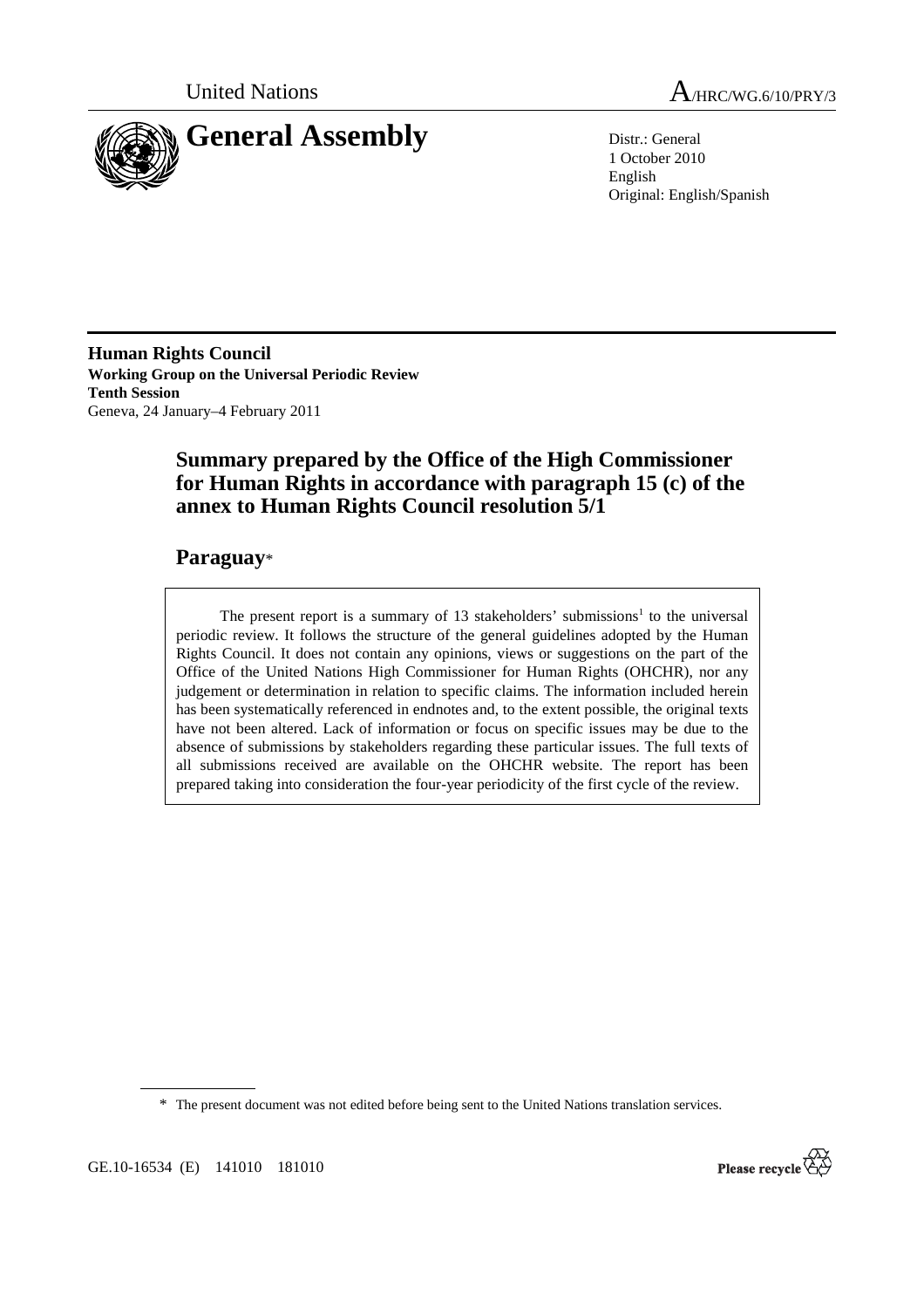# **I. Background and framework**

### **A. Scope of international obligations**

N/A

## **B. Constitutional and legislative framework**

1. The Paraguayan Human Rights Coordinating Office (CODEHUPY) recommends that the definitions in criminal legislation of the crimes of torture and cruel, inhuman or degrading treatment and the crime of enforced disappearance of persons should be brought into line with the human rights treaties ratified within the framework of the United Nations and the Organization of American States.<sup>2</sup>

2. The Coordinating Office for Self-Determination of Indigenous Peoples (CAPI) proposes the establishment of a ministry for indigenous affairs within the executive branch, the adoption and enactment of the bill on all forms of discrimination that is now before Congress, and the adoption of a law or procedure on prior consultations with indigenous communities and their involvement in activities in the public and private sector that affect them $3$ 

## **C. Institutional and human rights infrastructure**

3. The Ombudsman's Office (DP) recommends that the National Secretariat for Children and Adolescents be strengthened, to promote, for example, its work on programmes for street children all over the country.<sup>4</sup> The Ombudsman's Office recommends drawing on technical assistance to improve temporary and permanent shelters for orphans.<sup>5</sup>

4. The Saraki foundation reports that Paraguay ratified the Convention on the Rights of Persons with Disabilities and its Optional Protocol in 2008. However, to date no government body has been assigned to the task of implementing the Convention, nor have compliance and monitoring indicators been established. Moreover, there is no body with sufficient status to persuade other State bodies to prepare and follow through on a national policy on disability and to have disability treated as a cross-cutting issue in all sectors.<sup>6</sup> Saraki also reports that there are no proper statistics on the situation of people with disabilities in Paraguay.7

## **D. Policy measures**

5. The Ombudsman's Office has expressed the need for a comprehensive policy towards indigenous peoples.<sup>8</sup>

6. The Ombudsman's Office points out that, while the National Secretariat for Children and Adolescents does have a policy in place, one of the challenges it faces is to find ways to help street children all over the country. Another is to implement the national system for the protection of children's rights, as provided for in the Code on Children and Adolescents.9

7. In view of the serious problem of unequal land distribution, CODEHUPY recommends the adoption of policies that promote women's access to land ownership by granting them land title, loans and technical support.<sup>10</sup>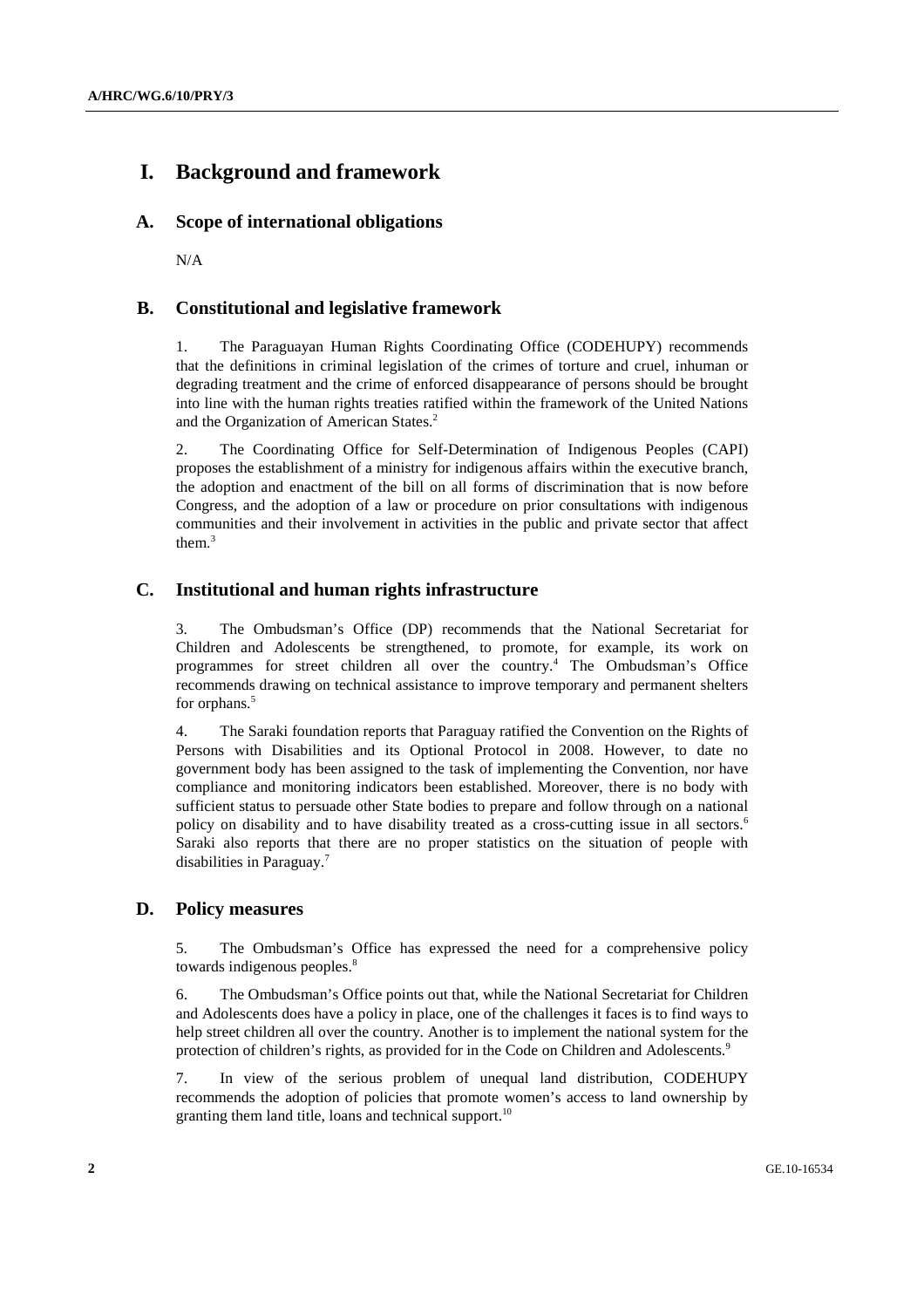8. The organizations represented in joint submission No. 7 (JS7) recommend that steps be taken to give effect to the sexual and reproductive rights of persons with disabilities in plans and programmes on sexual and reproductive health.<sup>11</sup> JS7 also recommends taking a rights-based and non-discriminatory approach in information and prevention plans and programmes dealing with HIV and services for people living with or affected by HIV/AIDS.12

## **II. Promotion and protection of human rights on the ground**

### **A. Cooperation with human rights mechanisms**

N/A

### **B. Implementation of international human rights obligations**

#### **1. Equality and non-discrimination**

9. The Centro de Argentinos en Paraguay (CENARPA) points out that there is no law against discrimination<sup>13</sup> and no secretariat specifically responsible for addressing issues of discrimination.<sup>14</sup>

10. CODEHUPY says that the State should adopt and enact the bill against all forms of discrimination, currently blocked in Congress.<sup>15</sup> and define as a criminal offence any act of discrimination, or defence of such acts, against persons on grounds of race, colour, sex, language, religion, political or other opinion, sexual preference, national, ethnic or social origin, economic situation, birth or other social status.16

11. CODEHUPY says that, despite the guarantees of equality and non-discrimination contained in the Constitution and Paraguayan law and in the international human rights instruments ratified by Paraguay, discrimination and the systematic violation of women's rights persist and affect the right to lead a life of dignity.<sup>17</sup>

12. CODEHUPY draws attention to the poor conditions in which rural and indigenous women, including monolingual Guaraní women, live, as reflected in their high illiteracy rates (which are above the national average), low school enrolment rates, limited access to health care and significant levels of poverty, which lead them to migrate to urban centres where they are even more vulnerable and where they are subjected to multiple forms of discrimination. Paraguay has no policies that promote women's access to land ownership by granting them land title, loans and technical support. In response to the serious problem of unequal land distribution, the Government has implemented repressive policies that involve forcible evictions and the torture and cruel and discriminatory treatment of rural women.<sup>18</sup>

13. Saraki reports that the Government has not yet taken steps to ensure that people with disabilities have access to public bodies and services as required by the Convention; it has taken no specific measures to eliminate physical barriers and barriers to their access to communication, information and public transport.<sup>19</sup>

### **2. Right to life, liberty and security of the person**

14. CODEHUPY recommends that extrajudicial execution be made a criminal offence.<sup>20</sup> It also recommends that proper investigations be held into arbitrary executions and enforced disappearances, with a view to punishing the perpetrators and preventing impunity and the frequent repetition of such crimes. It must be ensured, in particular, that all cases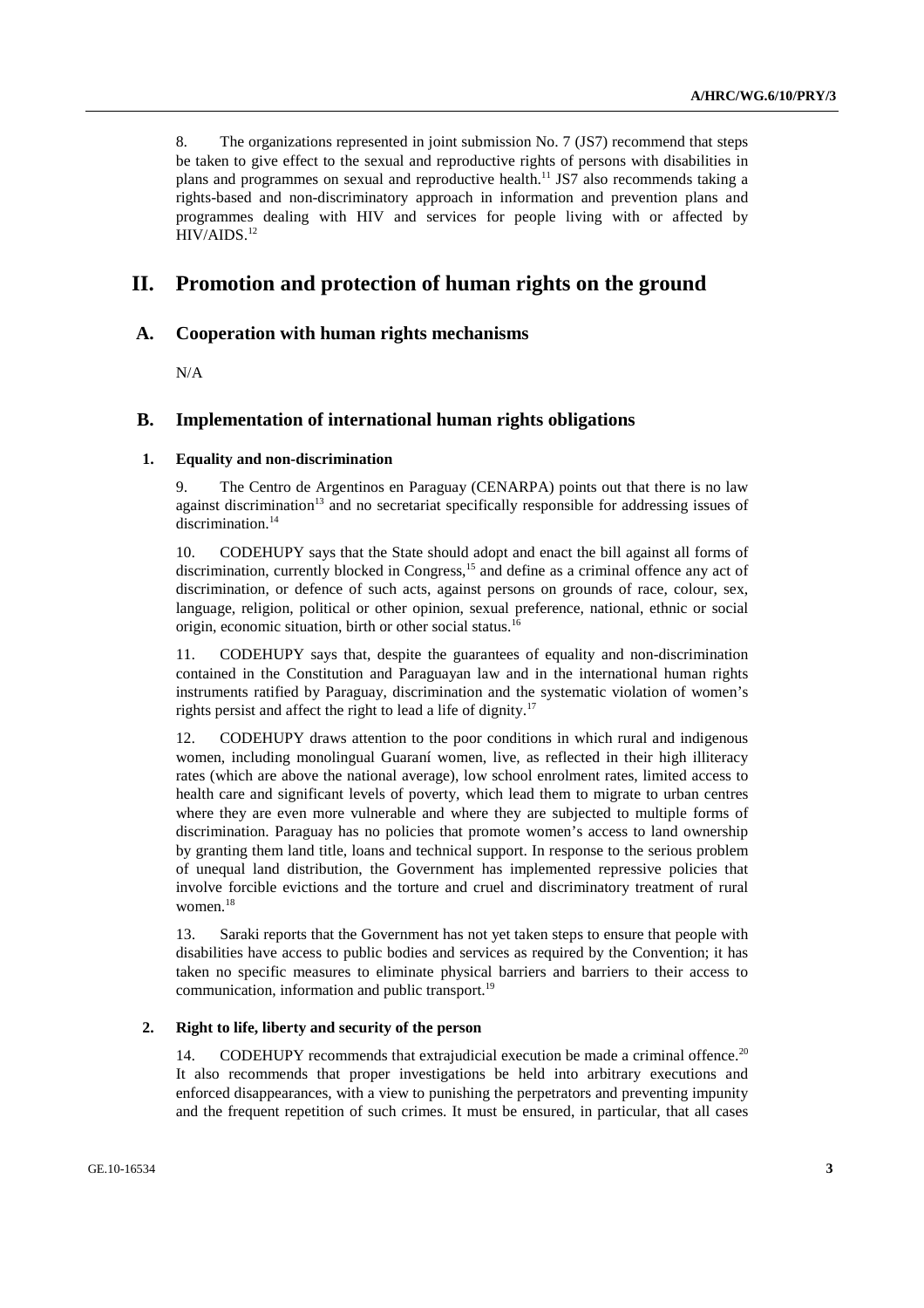reported during the period of office of the present and previous Governments are investigated and that punishment is meted out and compensation awarded where appropriate, since no statute of limitations applies to these offences.  $21$ 

15. The Ombudsman's Office expresses concern about the delay in enacting the law on a national system for the prevention of torture, in accordance with the Optional Protocol to the Convention against Torture and Other Cruel, Inhuman or Degrading Treatment or Punishment. The Ombudsman's Office also notes that internal procedures for investigating and reporting cases of torture are not in line with the Istanbul Protocol. The Ombudsman's Office is also concerned about the lack of rehabilitation programmes for torture victims.<sup>22</sup>

16. CODEHUPY recommends the adoption of the draft bill on a national system for the prevention of torture and other cruel, inhuman or degrading treatment or punishment. This would incorporate an international monitoring system into domestic law, in accordance with the Convention against Torture. Adoption of the bill should be accompanied by the establishment of mechanisms for the reporting, monitoring, checking and confirmation of such human rights violations. Such mechanisms should apply rigorous standards of proof based on examinations of victims, including persons detained in police cells or jails or held in institutions because of psychosocial disorders and persons who suffer police brutality for exercising their freedoms of assembly and demonstration.<sup>23</sup>

17. CODEHUPY recommends that the victims of torture and cruel, inhuman or degrading treatment, especially in relation to State repression and matters considered as matters of public security (e.g. kidnapping or terrorism), should have guaranteed access to an effective judicial remedy and the right to have the alleged perpetrators tried within a reasonable time, and also to receive adequate compensation.<sup>24</sup>

18. CODEHUPY expresses concern that security policies do not meet human rights standards, benefit only a few members of society and are ideologically based on national security doctrine and the fight against subversive elements (now called terrorists).<sup>25</sup> CODHUPY draws attention to the incessant stories of police abuse and violations of the rights of vulnerable persons. It adds that children are not spared from brutal State repression.26

19. The Ombudsman's Office recommends that a prison policy be adopted and that provision be made in the budget of the Ministry of Justice and Labour to update prison centres and increase the salaries of prison guards and administrative staff. The Ombudsman's Office also recommends that the Government provide training on the international human rights instruments for everyone working for the prison service and the National Police.<sup>27</sup>

20. CODEHUPY reports that at the end of April 2010 the Government, with congressional approval, declared a 30-day state of emergency in five departments in the country. CODEHUPY views the form of wording used in this measure as in itself a violation of constitutional provisions. Neither the reasons for adopting it nor the acts that led to its adoption were spelled out. Nor was it specified which rights would be affected or restricted by the measure. Moreover, it violated the constitutional guarantees of those detained under the state of emergency with regard to leaving the country rather than being deprived of liberty. CODEHUPY says that this must be viewed against a backdrop of illegal detentions, physical coercion, illegal house searches, torture and cruel, inhuman or degrading treatment by State officials, which have been carried out systematically around the country, as recorded and reported by CODEHUPY over the past two years.<sup>28</sup>

21. CODEHUPY says there are no standard official statistics to reflect the problem of violence against women in Paraguay. As yet, Paraguay has not complied with the recommendations of the United Nations treaty bodies that it should review and amend the Criminal Code and related laws with regard to violence against women and that it should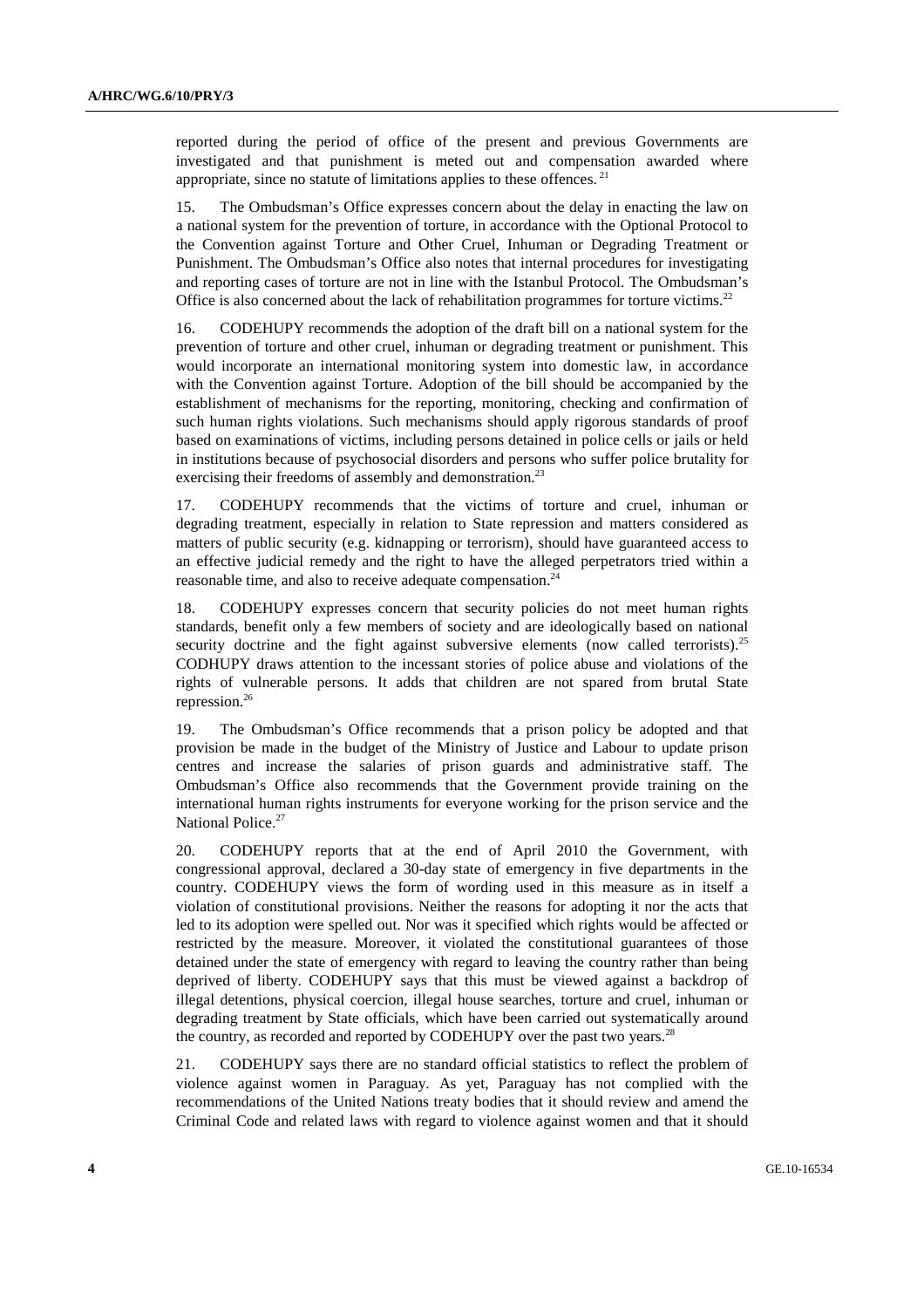increase the penalties for such criminal behaviour. Although the amendments made to article 229 of the Criminal Code in 2008 provide for a prison sentence of up to 2 years and now cover mental abuse, the violence must still be "habitual" and the aggressor must still be "cohabiting".29 CODEHUPY recommends amending the Criminal Code and related laws with regard to violence against women.<sup>30</sup>

22. The Global Initiative to End All Corporal Punishment of Children (GIEACPC) notes that corporal punishment is lawful in the home. Provisions against violence and abuse in the Constitution (1992), the Code on Children and Adolescents (2001), the Criminal Code (1998) and the Domestic Violence Act (2000) are not interpreted as prohibiting all corporal punishment in child-rearing. GIEACPC also indicates that there is no explicit prohibition of corporal punishment in schools. A number of laws protect students' dignity, including the Code on Children and Adolescents (arts. 21, 22 and 114) and the General Education Act (1998) (art. 125), but there is no prohibition of all corporal punishment. While corporal punishment is unlawful in the penal system, it is not explicitly prohibited in alternative care settings.<sup>31</sup> GIEACPC hopes the review will highlight the importance of prohibiting all corporal punishment of children in all settings, including the home, and urges the Government to enact legislation to achieve this as a matter of priority.<sup>32</sup>

23. CENARPA notes that there is no law on human trafficking. While specialist departments have been set up in the National Police and the Public Prosecutor's Office to combat human trafficking, they do not yet have a legal tool that defines it as an offence.<sup>33</sup>

#### **3. Administration of justice, including impunity, and the rule of law**

24. The Centre for Judicial Studies (CEJ) has submitted information on the progress made in the justice system in Paraguay and the challenges ahead. $34$  According to CEJ, the conduct of the Supreme Court in cases where it has clearly had a political agenda has shaken confidence in the justice system and harmed its standing in society. CEJ says that the Judicial Organization Code needs a complete overhaul to modernize the jurisdiction, structure and auxiliary offices of the courts.<sup>35</sup> As regards the National Council of the Judiciary, CEJ stresses the need for greater transparency in appointments, more possibilities for citizens to file objections, and closer monitoring of recruitment examinations.<sup>36</sup> The policy of modernizing the courts should be strengthened. The establishment of a high-level post of General Administrator, who would report to the new governing body of the judiciary, is crucial for boosting trust in the justice system, as are budget transparency and modernization and the efficient and observable implementation of the budget.<sup>37</sup>

25. CODEHUPY points out that as a result of the structural obstacles to access to justice, women who turn to the courts receive little help and are treated in a discriminatory fashion.<sup>38</sup> CODEHUPY recommends the adoption of legislative or other measures to remove such obstacles, especially in the case of victims of domestic violence.<sup>39</sup>

26. There is a pressing need to professionalize the practice of law, both by those defending the interests of litigants and by judges. This will require better training colleges and a disciplinary system that is effective without undermining the vital independence of lawyers.<sup>40</sup>

27. According to CEJ, the system for monitoring judges needs to be modernized. Ordinary citizens should be able to participate in various ways in both local and trial courts. This would make it possible to create a judiciary that is more independent and closer to the people.<sup>41</sup>

28. CEJ also sees a need for a legal mechanism to ensure a minimum representation of women in the Supreme Court and other higher courts.<sup>42</sup>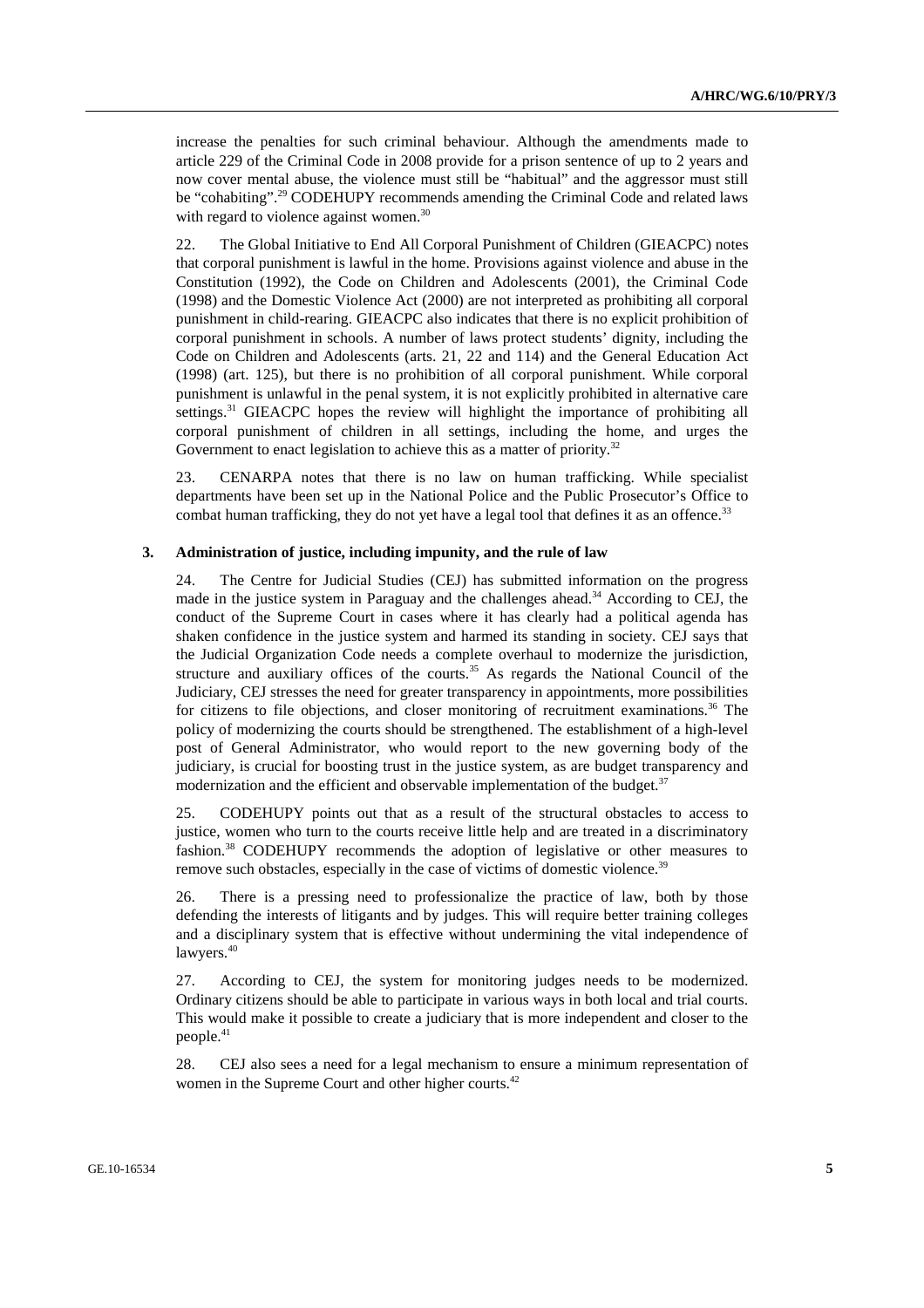29. Defensa de Niños y Niñas Internacional (DNI) and the Paraguayan Institute of Human Rights (IPDH) claim that, although Paraguay has ratified the Convention on the Rights of the Child and adapted its legislation to reflect the doctrine of comprehensive protection, practices that take a rights-based approach to juvenile criminal justice have not yet been institutionalized. DNI-IPDH points out that there are gaps in the judicial system's application of the Code on Children and Adolescents, especially as regards non-custodial social and educational measures for youngsters in conflict with the law. There are no youth courts in some parts of the country, and the few that do exist have no teams of technical advisers, not to mention that there is a shortage of defence lawyers and prosecutors. DNI-IPDH also highlights the lack of a government policy on youngsters in conflict with the law.43 The Ombudsman's Office says there is a need to bring the Code on Children and Adolescents into line with the Convention on the Rights of the Child with regard to the entire criminal proceedings for young offenders.<sup>44</sup>

#### **4. Right to work and to just and favourable conditions of work**

30. CODEHUPY points out that women earn only 31 per cent of what a man earns for work of a similar nature. Unpaid domestic work is not recognized, nor is its contribution to the economy. Despite the recommendations of the United Nations treaty bodies, domestic work — performed for the most part by women — is treated in discriminatory fashion in Paraguayan law. The Labour Code sets wages at only 40 per cent of the minimum wage for other jobs, and no entitlement to overtime pay or a pension is legally recognized. Not only is such discrimination legal, but labour inspections are non-existent in the area of domestic work.<sup>45</sup>

#### **5. Right to social security and to an adequate standard of living**

31. The Instituto Internazionale Maria Ausiliatrice (IIMA) and the International Volunteer Organization for Women, Education and Development (VIDES International) note that 37.9 per cent of the population of Paraguay lives in poverty, with 19 per cent living in extreme poverty. Some 49 per cent of the rural population is poor.<sup>46</sup> However, the greatest challenges are posed by the disparities between urban and rural areas, and by discrimination against indigenous people.<sup>47</sup>

32. The Ombudsman's Office recommends that the Government draw up programmes to ensure that everyone in the country has effective access to social security.<sup>48</sup>

33. The Ombudsman's Office recommends that the Government allocate the appropriate budget to the effective decentralization of health services.<sup>49</sup>

34. According to CODEHUPY, the official estimates of maternal mortality give a figure of 150–170 per 100,000 live births, and the percentage of births attended by qualified staff is estimated at 86 per cent.<sup>50</sup> One of the obstacles to women's sexual and reproductive health is the feminization of HIV/AIDS.<sup>51</sup> CODEHUPY draws attention to the high rate of teenage pregnancies (26 per 1,000).<sup>52</sup> It recommends the adoption of the bill on sexual, reproductive and perinatal health, to implement article 61 of the Paraguayan Constitution and guarantee the recognition and enjoyment of women's sexual and reproductive rights.<sup>53</sup>

35. The Ombudsman's Office recommends that the Government draw on technical cooperation to prepare a mental health programme and that a law on mental health be passed without further delay.54

36. Saraki reports that disabled persons' access to public health services, including those related to reproductive health, needs to be assured.<sup>55</sup>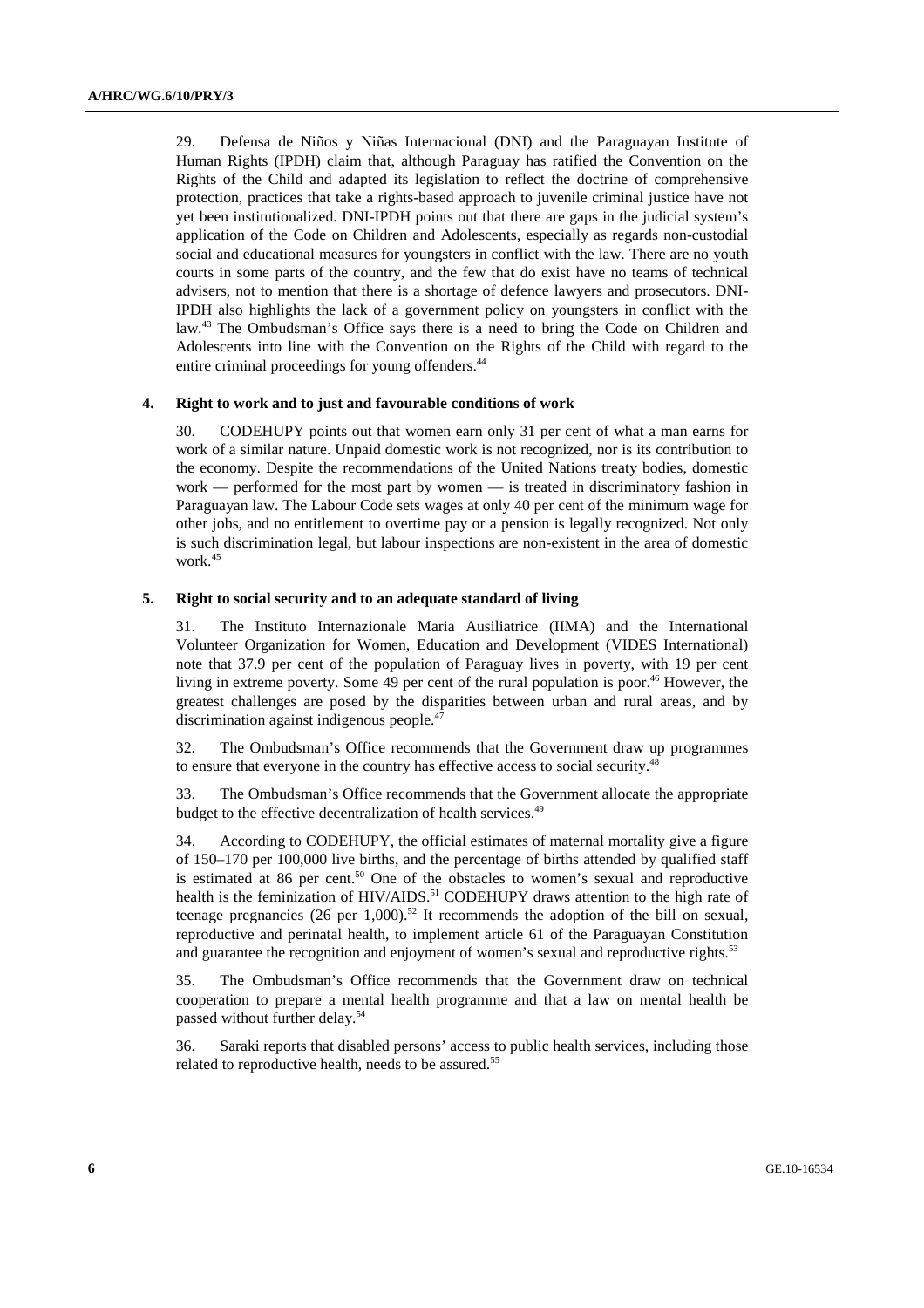#### **6. Right to education and to participate in the cultural life of the community**

37. IIMA and VIDES International note the broad coverage of primary education and highlight efforts to improve the quality of education. However, they express concern about the low completion rate in secondary education and point out that the principle of free, compulsory secondary education has still not been applied.<sup>56</sup> Sumando and the Centre for Judicial Studies (CEJ) (Sumando-CEJ) report that there are obstacles to access to education; for example, there is not a school in every community and facilities are inadequate. They also point out that, although coverage has improved in terms of supplying basic tools and food supplements, not all pupils receive them.<sup>57</sup> IIMA and VIDES International make the following recommendations: give high priority to education in the fight against poverty; strengthen cash transfer programmes for the poorest families; improve the infrastructure of the educational system; and provide more facilities for higher and vocational education.58

38. The Ombudsman's Office recommends that the Ministry of Education and Culture increase State schools' coverage of rural areas; that a national technical college be set up in the main town in every department; that agricultural colleges be strengthened; and that a library for students and teachers be set up in every district.<sup>59</sup>

39. The Ombudsman's Office recommends that the Government allocate the appropriate budget for the development of plans and programmes that incorporate a human rights element, in line with the commitments undertaken by Paraguay.<sup>60</sup>

40. CODEHUPY recommends that the university curriculum should cover gender and human rights issues. $61$ 

41. The Ombudsman's Office draws attention to indigenous people's lack of access to education in their communities. It also highlights the challenge facing the Ministry of Education and Culture to make textbooks available in all indigenous languages of Paraguay.<sup>62</sup> The Ombudsman's Office recommends drawing on technical assistance to implement programmes designed to support the Guaraní language and other indigenous languages.<sup>63</sup>

42. Saraki highlights the following challenges: set up the necessary dialogue to ensure that the heads of primary and secondary schools take responsibility for bringing children with disabilities into mainstream education; train teachers to teach persons with disabilities; and oblige universities and further education establishments by law to comply with accessibility criteria and to include issues related to disabilities and inclusion in their curricula.64

#### **7. Minorities and indigenous peoples**

43. The Organización Payipie Ichadie Totobiegosode and Gente, Ambiente y Territorio (OPIT-GAT) say that ensuring observance of indigenous rights is a challenge for the country's authorities.<sup>65</sup> OPIT-GAT point out that the Ayoreo Totobiegosode are still fighting for legal recognition of the remainder of their land in order to consolidate the physical unity of the Núcleo de la Zona Sur, and are alarmed by the threat of deforestation facing the woodland people living in isolation.<sup>66</sup>

44. Amnesty International (AI) notes that Paraguay's Constitution gives legal recognition to its indigenous peoples and their collective right to land. It notes that in 1993 Paraguay ratified the International Labour Organization (ILO) Indigenous and Tribal Peoples Convention (No. 169) and incorporated it in its domestic legislation by Act No. 234/93. AI points out that in 2007 Paraguay voted for the adoption of the United Nations Declaration on the Rights of Indigenous Peoples at the General Assembly, noting that it had "participated in the negotiations in a constructive spirit". AI also points out that, despite this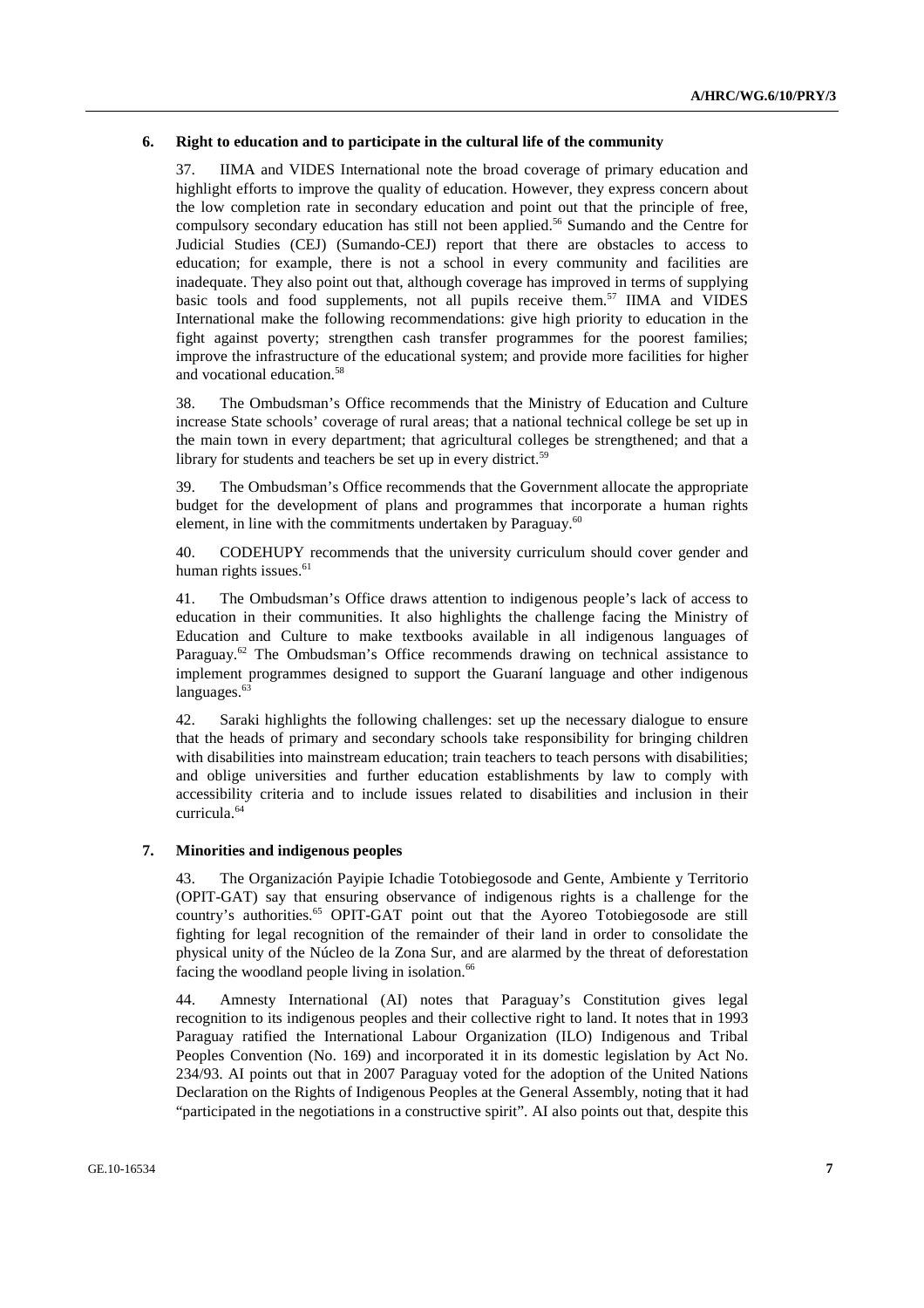strong normative basis, Paraguay's institutional framework has failed and continues to fail the country's indigenous peoples in their struggle for recognition of their rights. $67$ 

45. AI notes that the fragility of Paraguay's National Indigenous Institute (INDI) is widely recognized, with many indigenous groups expressing their discontent at its failure to represent their needs.68 AI recommends that a national mechanism be designed to address indigenous peoples' claims to their traditional lands, with the full participation of indigenous groups and representatives; that impartial investigations be conducted into the Itakyry case and brought to a conclusion, including by sanctioning those found responsible; and that an action plan be drawn up to ensure that disparities in socio-economic indicators between indigenous peoples and non-indigenous peoples are addressed.<sup>69</sup>

46. AI is concerned at reports of continuing deforestation and environmental degradation that affect the livelihoods of indigenous peoples across the country, in particular the Ayoreo-Totobiegosode in the northern Chaco region.<sup>70</sup> In addition, AI is concerned at signs that indigenous leaders and organizations, as well as those representing them and supporting their demands, are subjected to widespread campaigns to discredit them and unfounded criticism in the media and by public officials. Some have faced direct intimidation. $71$ 

47. Regarding the situation of the Yakye Axa and Sawhoyamaxa communities, AI recommends that every effort be made to return to them without further delay the traditional lands claimed by them, as ordered by the Inter-American Court of Human Rights; that the free, prior and informed consent of the community and its representatives be guaranteed in all negotiations; and that any alternative lands proposed be guaranteed to be of sufficient quality, and have sufficient water sources and accessibility, to ensure the community's health and survival.<sup>72</sup>

48. CODEHUPY recommends the establishment of an institutional mechanism, as required by ILO Convention No. 169, to ensure that indigenous peoples are consulted and to guarantee their right to play a prominent role in defining the priorities of policies, plans, programmes and projects.<sup>73</sup>

49. CODEHUPY recommends that a programme be set up to return the lands and territories of indigenous peoples, including those living in voluntary isolation, and to recognize their collective property rights. In this connection, it also recommends compliance with the rulings of the Inter-American Court of Human Rights in the cases of the Yakye Axa and Sawhoyamaxa communities.<sup>74</sup>

#### **8. Human rights and counter-terrorism**

50. With regard to the passing of Act No. 4.024, "punishing the offences of terrorism, association for purposes of terrorism and the financing of terrorism", CODEHUPY is concerned that the Act's definition of the crime of terrorism infringes the principle of legality, as enshrined in the Constitution and the Criminal Code itself. Under this principle, punishable activities must be strictly defined in the law, as judges use their discretion to determine when an act is a terrorist act. The definition of the crime of terrorism includes, under a new name, numerous disparate criminal activities which are, in themselves, separate criminal offences and which, since they refer to other articles, are liable to a more severe penalty only when carried out in certain conditions.<sup>75</sup>

51. Under Act No. 4.024, according to CODEHUPY, citizens who engage in legitimate activities such as demonstrations or protest marches can be treated as "terrorists" by the Government. The definition of terrorism in use is imprecise. The wording of this law encourages the exercise of discretion in interpreting the law, which opens the door to the arbitrary application of punishment by the State.76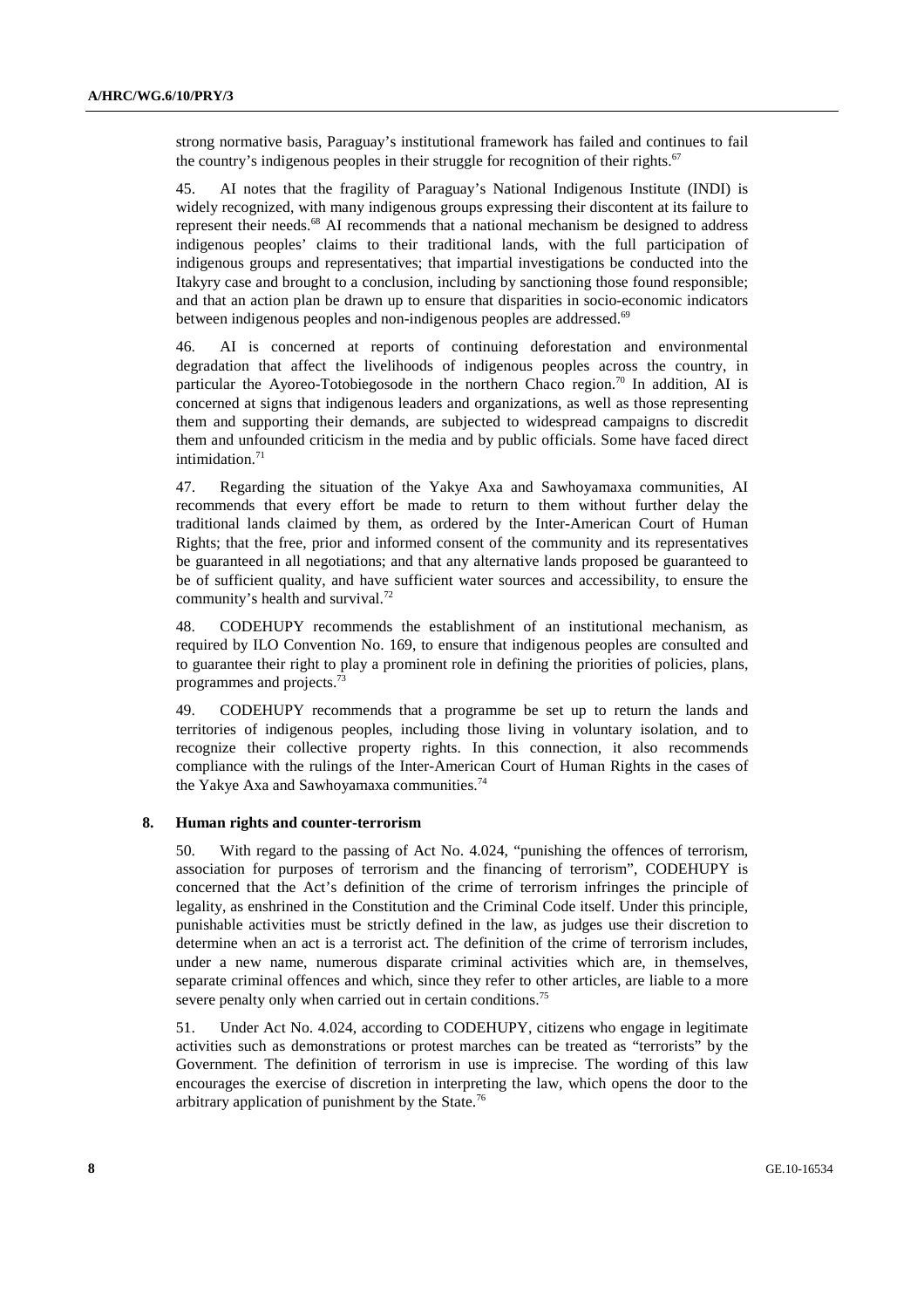## **III. Achievements, best practices, challenges and constraints**

N/A

# **IV. Key national priorities, initiatives and commitments**

### **A. Pledges by the State**

N/A

### **B. Specific recommendations for follow-up**

52. CODEHUPY recommends that Paraguay comply with the recommendations of the United Nations treaty bodies on domestic work, which is treated in discriminatory fashion in Paraguayan law and performed for the most part by women.

53. CODEHUPY recommends that the necessary steps be taken, in cooperation with civil society, to comply with the recommendations made by the Committee on the Rights of the Child following its consideration of Paraguay's third periodic report in January 2010.77

54. CODEHUPY recommends that Paraguay comply with the recommendations of the United Nations treaty bodies concerning a review of the criminal legislation on abortion, and that it hold national consultations with civil society to this end; and that it act without delay and take effective measures to reduce the high maternal mortality rate.<sup>78</sup>

## **V. Capacity-building and technical assistance**

N/A

#### *Notes*

1 The stakeholders listed below have contributed information for this summary; the full texts of all original submissions are available at: www.ohchr.org. (One asterisk denotes a non-governmental organization in consultative status with the Economic and Social Council. Two asterisks denote a national human rights institution with "A" status)

*Civil society* 

| Amnesty International*, London, UK                                                          |
|---------------------------------------------------------------------------------------------|
| Joint submission No. 1 – Coordinadora por la Autodeterminación de los Pueblos               |
| Indígenas, Asunción, Paraguay                                                               |
| Centro de Estudios Judiciales, Asunción, Paraguay                                           |
| Centro de Argentinos en Paraguay, Asunción, Paraguay                                        |
| Joint submission No. 2 - Coordinadora de Derechos Humanos del Paraguay,                     |
| Asunción, Paraguay                                                                          |
| Joint submission No. 3 – Defensa de Niños y Niñas Internacional – Paraguay (DNI)            |
| y el Instituto Paraguayo de Derechos Humanos (IPDH), Asunción, Paraguay                     |
| Global Initiative to End All Corporal Punishment of Children, London, United                |
| Kingdom                                                                                     |
| Joint submission No. 4 – Istituto Internazionale. Maria Ausiliatrice <sup>*</sup> and VIDES |
| International – International Volunteer Organization for Women, Education and               |
| Development <sup>*</sup> , Geneva, Switzerland                                              |
|                                                                                             |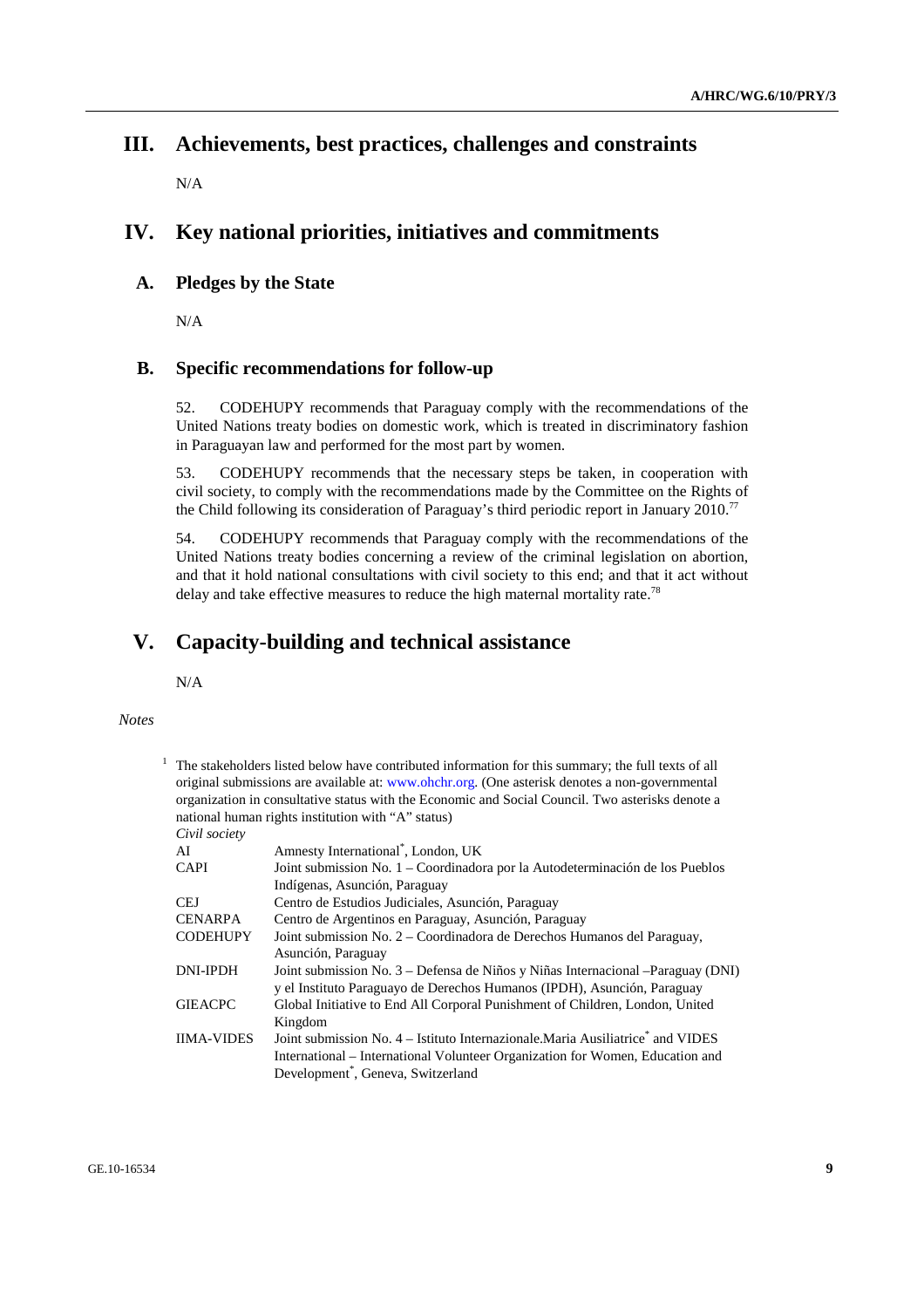|          | OPIT-GAT                                                                           | Joint submission No. 5 - Organización Payipie Ichadie Totobiegosode (OPIT) and<br>Gente, Ambiente y Territorio (GAT); Asunción, Paraguay                                                                        |
|----------|------------------------------------------------------------------------------------|-----------------------------------------------------------------------------------------------------------------------------------------------------------------------------------------------------------------|
|          | Saraki<br>Sumando-CEJ                                                              | Fundacion Saraki, Asunción, Paraguay<br>Joint submission No. 6 - Sumando y Centro de Estudio Judiciales (CEJ), Asunción,                                                                                        |
|          | JS7                                                                                | Paraguay<br>Joint submission No. 7 Articulación Nacional de la Campaña por una Convención<br>Interamericana de los Derechos Sexuales y los Derechos Reproductivos y la<br>Iniciativa por los Derechos Sexuales. |
|          | National human rights institution                                                  |                                                                                                                                                                                                                 |
|          | DP                                                                                 | Defensoría del Pueblo de la República del Paraguay <sup>**</sup> , Asunción, Paraguay.                                                                                                                          |
|          | $2$ CODEHUPY, p. 9.                                                                |                                                                                                                                                                                                                 |
| 3        | CAPI, pp. 7-8.                                                                     |                                                                                                                                                                                                                 |
| 4        | DP, p. 5.                                                                          |                                                                                                                                                                                                                 |
| 5        | DP, p. 5.                                                                          |                                                                                                                                                                                                                 |
| 6        | Saraki, p. 1.                                                                      |                                                                                                                                                                                                                 |
| 7        | Saraki, p. 5.                                                                      |                                                                                                                                                                                                                 |
|          | $8$ DP, p. 3.                                                                      |                                                                                                                                                                                                                 |
| 9        | DP, pp. 3-4.                                                                       |                                                                                                                                                                                                                 |
| 10       | CODEHUPY, p. 10.                                                                   |                                                                                                                                                                                                                 |
| 11       | JS7, párrafo 24.                                                                   |                                                                                                                                                                                                                 |
|          | $12$ JS7, párrafo 25.                                                              |                                                                                                                                                                                                                 |
| 13       |                                                                                    | CENARPA, p. 2. Ver también el informe de la JS7, párrafo 15.                                                                                                                                                    |
|          | $14$ CENARPA, p. 3.                                                                |                                                                                                                                                                                                                 |
|          | <sup>15</sup> CODEHUPY, p. 10.                                                     |                                                                                                                                                                                                                 |
| 16       |                                                                                    | CODEHUPY, p. 10. Ver también el informe de la JS7, párrafos 14-16.                                                                                                                                              |
| 17       | CODEHUPY, pp. 6-7.                                                                 |                                                                                                                                                                                                                 |
| 18       | CODEHUPY, p. 8.                                                                    |                                                                                                                                                                                                                 |
| 19       | Saraki, pp. 1-2.                                                                   |                                                                                                                                                                                                                 |
| 20       | CODEHUPY, p. 9.                                                                    |                                                                                                                                                                                                                 |
| 21       | CODEHUPY, p. 9.                                                                    |                                                                                                                                                                                                                 |
|          | $22$ DP, p. 1.                                                                     |                                                                                                                                                                                                                 |
| 23       | CODEHUPY, p. 9.                                                                    |                                                                                                                                                                                                                 |
| 24       | CODEHUPY, p. 9.                                                                    |                                                                                                                                                                                                                 |
| 25       | CODEHUPY, pp. 2-3.                                                                 |                                                                                                                                                                                                                 |
| 26       | CODEHUPY, p. 3.                                                                    |                                                                                                                                                                                                                 |
|          | $27$ DP, p. 4.                                                                     |                                                                                                                                                                                                                 |
| 28       | CODEHUPY, p. 5.                                                                    |                                                                                                                                                                                                                 |
| 29       | CODEHUPY, p. 7.                                                                    |                                                                                                                                                                                                                 |
| 30       | CODEHUPY, p. 10.                                                                   |                                                                                                                                                                                                                 |
|          | $31$ GIEACPC, p. 2.                                                                |                                                                                                                                                                                                                 |
|          | $32$ GIEACPC, p. 1.                                                                |                                                                                                                                                                                                                 |
| 33       | CENARPA, pp. 3-4.                                                                  |                                                                                                                                                                                                                 |
| 34<br>35 | CEJ, pp. 5-6.                                                                      |                                                                                                                                                                                                                 |
|          | CEJ, p. 5.                                                                         |                                                                                                                                                                                                                 |
|          | $36$ CEJ, pp. 5-6.                                                                 |                                                                                                                                                                                                                 |
|          | $37$ CEJ, p. 6.                                                                    |                                                                                                                                                                                                                 |
| 39       | <sup>38</sup> CODEHUPY, p. 8.                                                      |                                                                                                                                                                                                                 |
| 40       | CODEHUPY, p. 10.                                                                   |                                                                                                                                                                                                                 |
|          | CEJ, p. 6.                                                                         |                                                                                                                                                                                                                 |
|          | $41$ CEJ, p. 6.                                                                    |                                                                                                                                                                                                                 |
| 43       | $42$ CEJ, p. 6.                                                                    |                                                                                                                                                                                                                 |
| 44       | DNI-IPDH, pp. 2-3.                                                                 |                                                                                                                                                                                                                 |
| 45       | DP, p. 3.                                                                          |                                                                                                                                                                                                                 |
| 46       | CODEHUPY, p. 8.                                                                    |                                                                                                                                                                                                                 |
|          | IMMA-Vides International, p. 1.<br><sup>47</sup> IMMA Video International $\sim$ 1 |                                                                                                                                                                                                                 |